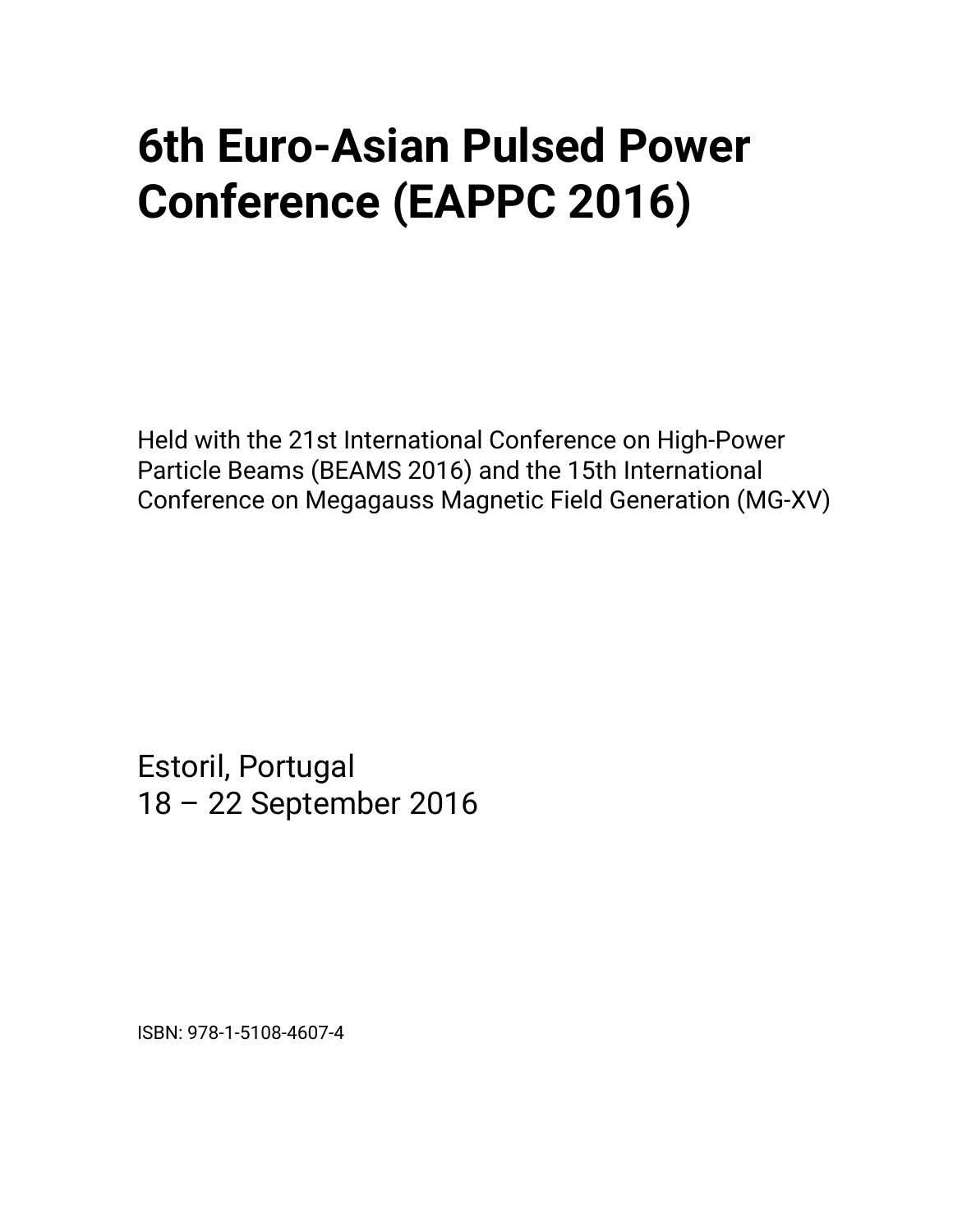**Printed from e-media with permission by:** 

Curran Associates, Inc. 57 Morehouse Lane Red Hook, NY 12571



**Some format issues inherent in the e-media version may also appear in this print version.** 

Copyright© (2016) by Association for the Advancement of Pulsed Power (A2P2) All rights reserved.

Printed by Curran Associates, Inc. (2017)

For permission requests, please contact Association for the Advancement of Pulsed Power (A2P2) at the address below.

Association for the Advancement of Pulsed Power (A2P2) Rua das Calcadas Vivenda Pereira, 1° andar 2755-277 Cascais Portugal

Phone: (+351) 21 400 35 40 Fax: (+351) 21 406 08 29

secretariat@a2p2pulsepower.org

## **Additional copies of this publication are available from:**

Curran Associates, Inc. 57 Morehouse Lane Red Hook, NY 12571 USA Phone: 845-758-0400 Fax: 845-758-2633 Email: curran@proceedings.com Web: www.proceedings.com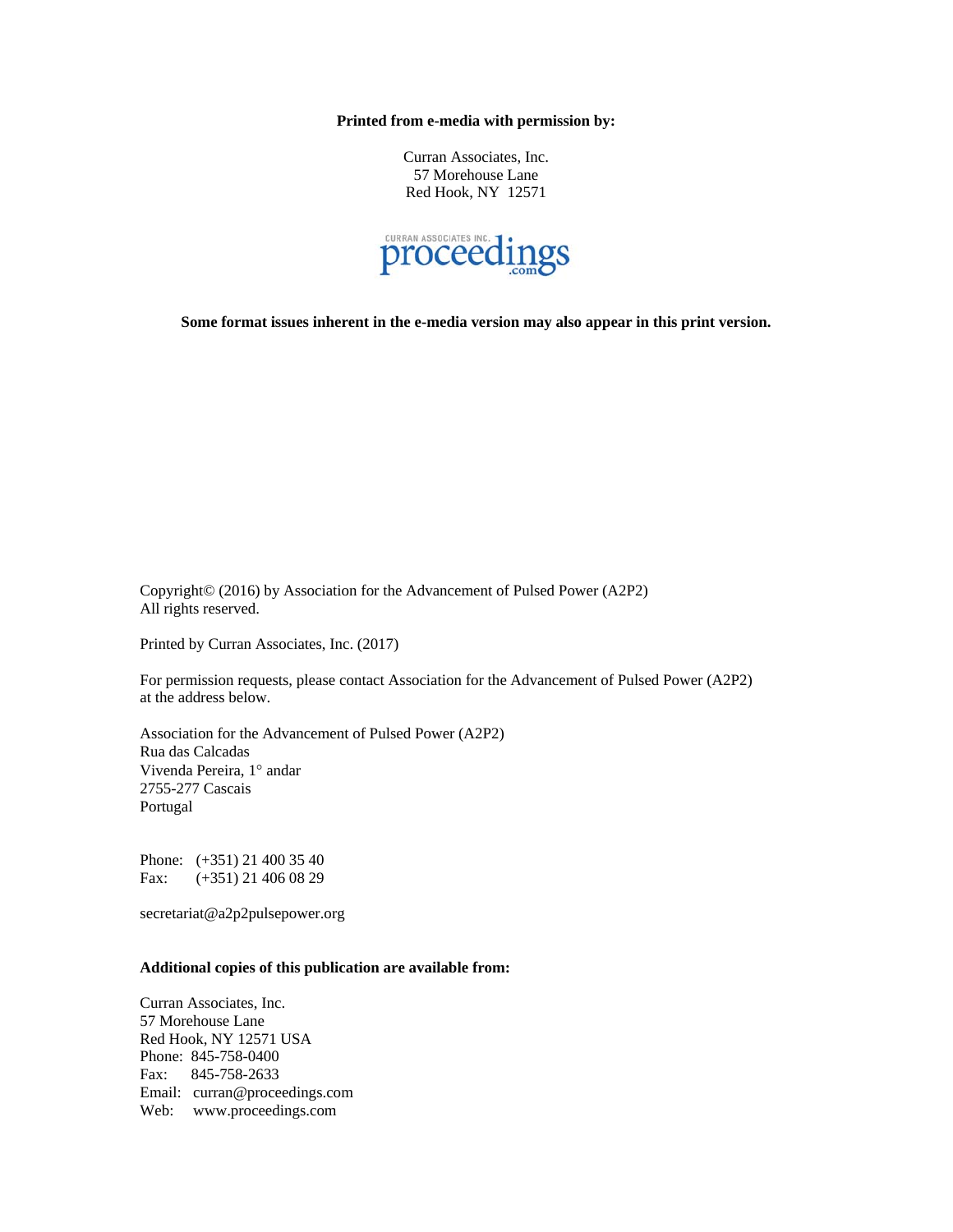## **TABLE OF CONTENTS**

| M. J. Barnes, L. Ducimetière, T. Fowler, B. Goddard                                                                                                                   |  |
|-----------------------------------------------------------------------------------------------------------------------------------------------------------------------|--|
|                                                                                                                                                                       |  |
| Peitian Cong, Yixiang Hu, Weixi Luo, Tieping Sun, Jiahui Yin, Tao Huang, Hao Wei, Zhiguo Wang, Jiangtao<br>Zeng, Fengju Sun, Hailiang Yang, Zhengzhong Zeng, Aici Qiu |  |
| THE MODELING OF THERMAL AND DIFFUSION FLUXES FOR MAGNETO-INERTIAL                                                                                                     |  |
|                                                                                                                                                                       |  |
| S. Ryzhkov, V. Kuzenov                                                                                                                                                |  |
|                                                                                                                                                                       |  |
| N. Butler, M. Gaudreau, J. Kinross-Wright, M. Kempkes, R. Simpson                                                                                                     |  |
| <b>DESIGN AND OPERATION OF PULSED POWER SYSTEMS BUILT TO ESS SPECIFICATIONS  23</b>                                                                                   |  |
| M. Gaudreau, I. Roth, M. Kempkes, R. Simpson, J. Domenge, J. Lancelot                                                                                                 |  |
|                                                                                                                                                                       |  |
| I. Roth, M. Gaudreau, M. Kempkes, R. Simpson                                                                                                                          |  |
| PULSED ELECTRIC FIELD APPLICATION TO AQUACULTURE: PREDATOR CONTROL                                                                                                    |  |
| M. Kempkes, I. Roth, T. Dempster                                                                                                                                      |  |
| <b>OBTAINING ULTRAHIGH PRESSURES IN CONFIGURATION OF MULTI-WIRE Z-0 PINCH</b>                                                                                         |  |
|                                                                                                                                                                       |  |
| V. Selemir, N. Zaviyalov, V. Gordeev, P. Repin, A. Rep'Ev, A. Orlov, B. Repin                                                                                         |  |
|                                                                                                                                                                       |  |
| A. Fan, Y. Sun, X. Xu, R. Fu, A. Fan, Y. Sun, P. Yan, R. Fu, A. Fan                                                                                                   |  |
| <b>COUPLING EFFECT BETWEEN ACCELERATING UNITS OF DIELECTRIC WALL</b>                                                                                                  |  |
|                                                                                                                                                                       |  |
| Y. Shen, Y. Liu, M. Ye, H. Zhang, W. Wang, Z. Wang, C. Yang, L. Xia, J. Shi, L. Zhang, J. Deng                                                                        |  |
| <b>HIGH RESOLUTION BEAM PROFILE MONITOR FOR HIGH AND LOW ENERGY ION</b>                                                                                               |  |
|                                                                                                                                                                       |  |
| J. Lopes, J. Rocha, N. Catarino, M. Peres                                                                                                                             |  |
| <b>COMPACT HIGH-POWER MICROWAVE COMPRESSION SYSTEMS FOR FORMATION OF</b>                                                                                              |  |
|                                                                                                                                                                       |  |
| S. Artemenko, V. Avgustinovich, S. Gorev, V. Igumnov                                                                                                                  |  |
| RAYLEIGH-TAYLOR INSTABILITY OF HIGH-VELOCITY CONDENSED-MATTER LINERS                                                                                                  |  |
| S. Garanin, A. Buyko, V. Yakuvo                                                                                                                                       |  |
| ANALYSIS OF ELECTRICAL CHARACTERISTICS OF THE PULSE DISCHARGE SOURCE  59                                                                                              |  |
| A. Fan, Y. Sun, X. Xu. R. Fu, P. Yan                                                                                                                                  |  |
|                                                                                                                                                                       |  |
| V. Peplov, B. Han, R. Saethre, M. Stockli, R. Welton                                                                                                                  |  |
| <b>RESEARCH ON CONTROL TECHNOLOGY OF MULTI-LEVEL BATTERY CASCADE POWER</b>                                                                                            |  |
|                                                                                                                                                                       |  |
| K. Liu, A. Fan, R. Fu, Y. Gao, Y. Sun, P. Yan                                                                                                                         |  |
| STUDY ON PULSE POWER SUPPLY TECHNOLOGY FOR ELECTROSTATIC PRECIPITATOR  71                                                                                             |  |
| Y. Gao, K. Liu, J. Han                                                                                                                                                |  |
|                                                                                                                                                                       |  |
| L. Rocha, J. Silva, L. Redondo                                                                                                                                        |  |
| <b>BROAD-BAND HIGH PULSED POWER COAXIAL APPLICATORS FOR IN VITRO AND IN</b>                                                                                           |  |
|                                                                                                                                                                       |  |
| R. Vezinet, M. Croizer, T. Chretiennot, A. Catrain, E. Bellard, M. Golzio, M. Rols, M. Breton, L. Mir                                                                 |  |
| PROTOTYPE INDUCTIVE ADDERS WITH EXTREMELY FLAT-TOP OUTPUT PULSES FOR                                                                                                  |  |
|                                                                                                                                                                       |  |
| J. Holma, M. Barnes                                                                                                                                                   |  |
| A KIND OF ATMOSPHERIC REPETITIVE NANOSECOND PULSE DISCHARGE SOURCE FOR                                                                                                |  |
|                                                                                                                                                                       |  |
| M. Peng, L. Li, Y. Cheng, Y. Teng                                                                                                                                     |  |
| AN IMPROVED ALL-METAL CIRCULARLY POLARIZED RADIAL LINE SLOT ANTENNA  96                                                                                               |  |
| S. Peng, C. Yuan, T. Shu, Z. Zhang, X. Zhao                                                                                                                           |  |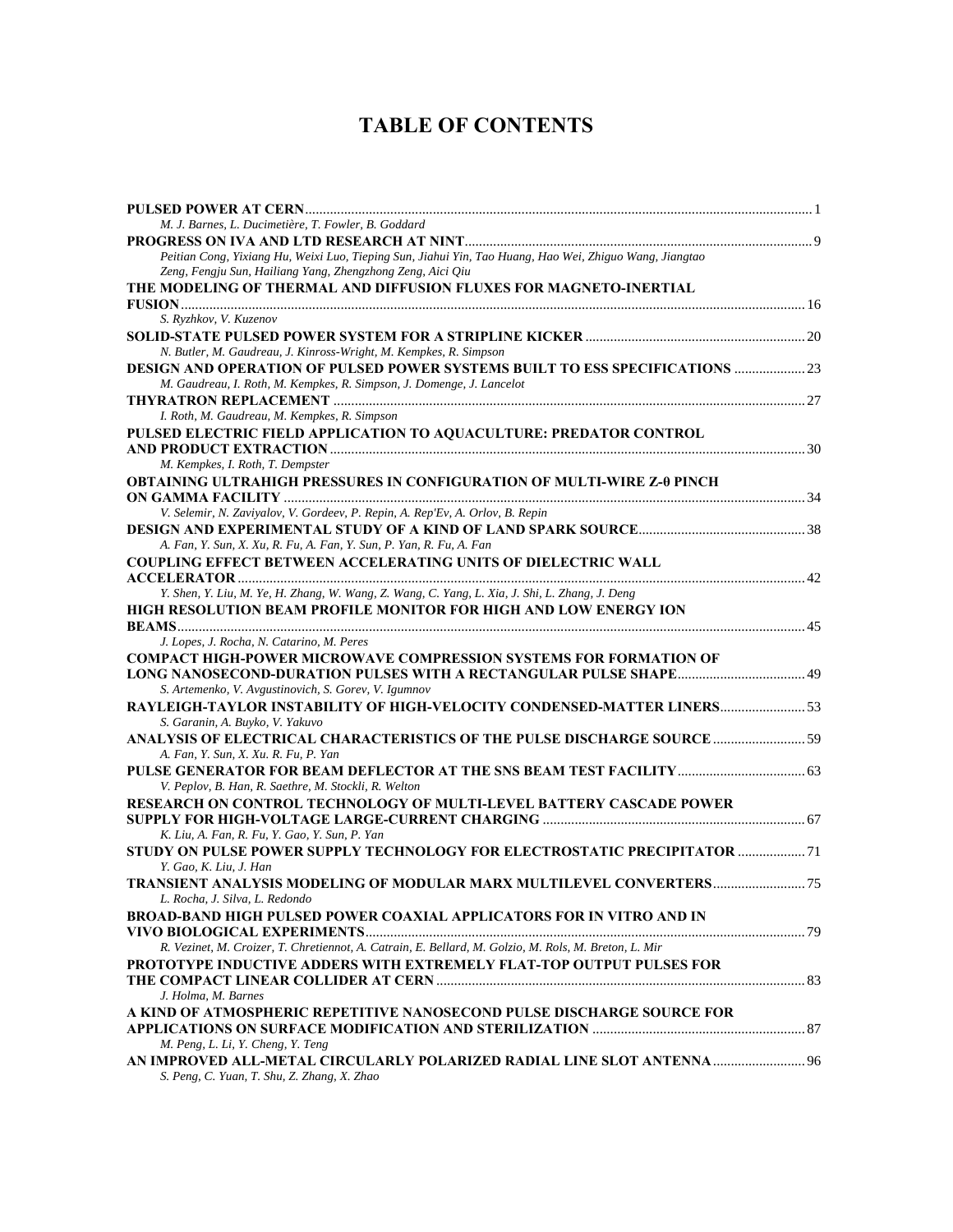| UTILIZING ULTRAHIGH MAGNETIC FIELDS TO PROMOTE THE IGNITION FOR                                                                                                                                                     |  |
|---------------------------------------------------------------------------------------------------------------------------------------------------------------------------------------------------------------------|--|
| X. Y Ang, X. Wang, G. Wang                                                                                                                                                                                          |  |
| EFFECTS OF PULSED MAGNETIC FIELD ON PERFORMANCES OF SEMICONDUCTOR                                                                                                                                                   |  |
| Y. Yang, L. Dai, J. Hu, S. Tain, Q. Zhang, F. Lin                                                                                                                                                                   |  |
| <b>DESIGN OF A 6 MW SOLID-STATE PULSE MODULATOR USING MARX GENERATOR FOR</b>                                                                                                                                        |  |
| H. Lim, D. Jeong, M. Lee, J. Yi, S. Ro                                                                                                                                                                              |  |
| K. Viktor, I. Ivan, K. Igor, T. Yuri                                                                                                                                                                                |  |
|                                                                                                                                                                                                                     |  |
| R. Spielman, D. Froula, G. Brent, E. Campbell, M. Shoup, D. Reisman, M. Savage, W. Stygar, M. Wisher<br><b>COHERENT SUMMATION OF RADIATION FROM FOUR-CHANNEL SHOCK-EXCITED RF</b>                                   |  |
| M. Ulmaskulov, K. Sharypov, S. Shunailov, V. Shpak, M. Yalandin, M. Pedos, S. Rukin                                                                                                                                 |  |
| DRIFT CHARACTERISTICS OF FAST RISE-TIME, MODERATELY MAGNETIZED HIGH                                                                                                                                                 |  |
| S. Shunailov, K. Sharypov, V. Shpak, M. Ulmaskulov, M. Yalandin, V. Rostov                                                                                                                                          |  |
| MODIFICATION OF HIGH-VOLTAGE PULSE WAVEFORM BY THE SPIRAL AND CORE-                                                                                                                                                 |  |
| M. Ulmaskulov, S. Shunailov, K. Sharypov, M. Yalandin, V. Shpak                                                                                                                                                     |  |
| TWO-STAGE HYBRID ENERGY COMPRESSOR FOR NANOSECOND HIGH-VOLTAGE                                                                                                                                                      |  |
| M. Ulmaskuov, S. Shunailov, K. Sharypov, M. Yalandin, A. Sadykova, V. Shpak                                                                                                                                         |  |
| THERMAL STRESS AT THE SURFACE OF THICK CONDUCTIVE PLATES INDUCED BY                                                                                                                                                 |  |
| M. Loffler, K. Mecking, T. Lindenblatt, M. Schneider                                                                                                                                                                |  |
| RF FORMATION USING TRANSMISSION LINES BUILT WITH CERAMIC PZT CAPACITORS                                                                                                                                             |  |
| L. Neto, J. Rossi, J. Barroso, E. Schmiloglu                                                                                                                                                                        |  |
| PRELIMINARY DATA ANALYSIS AND CALCULATIONS FROM PHELIX CRENULATION-1                                                                                                                                                |  |
| C. L. Rousculp, D. M. Oro, J. T. Bradley, W. A. Reass, A. R. Patten, J. R. Griego, F. Fierro, R. E. Reinovsky, P. J.<br>Turchi, A. Saunders, F. G. Mariam, B. J. Hollander, M. S. Freeman, L. G. Margolin, B. Cheng |  |
| <b>ESTIMATION OF WARM DENSE MATTER FORMATION STABILITY AT ELECTRO-</b><br><b>EXPLOSION OF CYLINDRICAL FOILS ON HIGH-POWER ELECTROPHSYCAL FACILITIES  149</b><br>S. Kuznetsov                                        |  |
| PERFORMANCE OF A 2.8 MV LOW INDUCTANCE ELECTRICAL-TRIGGERED GAS                                                                                                                                                     |  |
| J. Yin, A. Qiu, F. Sun, T. Liang, X. Jiang, Z. Wang, P. Cong                                                                                                                                                        |  |
|                                                                                                                                                                                                                     |  |
| C. Lamarche, G. Demol, F. Pillet, H. Baaziz, M. Rols                                                                                                                                                                |  |
| CALCULATION OF SPECTRAL-TEMPORAL CHARACTERISTICS OF SXR PULSE ON                                                                                                                                                    |  |
| V. Selemir, N. Zaviyalov, V. Gordeev, P. Repin, A. Rep'Ev, A. Orlov, B. Repin, A. Mozgovoy, K. Strabikin, S.<br>Puchagin                                                                                            |  |
| ON THE POTENTIAL ADVANTAGE OF A BIPOLAR CAPACITOR FOR DRIVING<br>M. Schneider, G. Vincent                                                                                                                           |  |
| THE PECULIARITIES OF THE APPLICATION OF MAGNETIC-PULSE METHOD FOR                                                                                                                                                   |  |
| S. Krivosheev, S. Magazinov, D. Alekseev                                                                                                                                                                            |  |
| ON THE IMPACT OF THE ELASTIC-PLASTIC FLOW UPON THE PROCESS OF                                                                                                                                                       |  |
| DESTRUCTION OF THE SOLENOID IN A SUPER STRONG PULSED MAGNETIC FIELD 174<br>S. Krivosheev, S. Magazinov, D. Alekseev                                                                                                 |  |
| SINGLE-TURN MAGNET WITH AN ADDITIONAL BALANCED WINDING AND FLUX                                                                                                                                                     |  |
|                                                                                                                                                                                                                     |  |
| G Shneerson, K. Danilin, A. Nenashev, A. Parfentev, A. Pozdeev, D. Dyogtev, D. Petrov                                                                                                                               |  |
| <b>CUMULATION OF HIGH-CURRENT ELECTRON BEAMS: THEORY AND EXPERIMENT  181</b>                                                                                                                                        |  |
| S. Anishchenko, V. Baryshevsky, N. Belous, A. Gurinovich, E. Gurinovich, E. Gurnevich, P. Molchanov                                                                                                                 |  |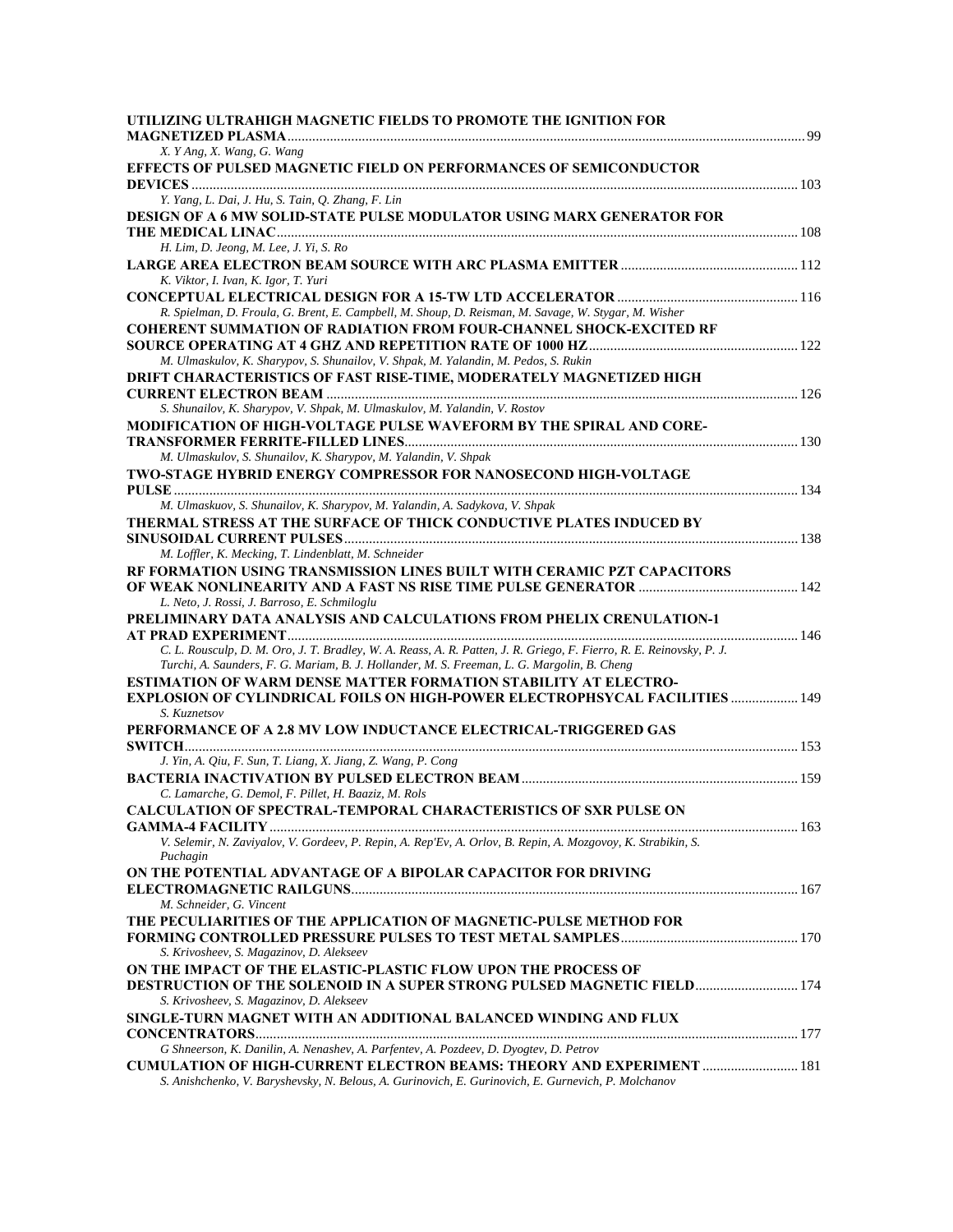| THE PROBLEMS AND DEVELOPMENT OF THE MAGNETS WITH A QUASI-FORCE-FREE                                                                                                                                 |  |
|-----------------------------------------------------------------------------------------------------------------------------------------------------------------------------------------------------|--|
| A. Nenashev, A. Parfentev, G. Shneerson, I. Vecherov, S. Shimanskiy, N. Ushakov                                                                                                                     |  |
|                                                                                                                                                                                                     |  |
| V. Baryshevsky, N. Belous, A. Belov, P. Bogdanovich, V. Evdokimov, A. Gurinovich, E. Gurnevich, P. Molchanov,<br>A. Oskin, A. Rovba, I. Vasiliev                                                    |  |
| P. Delmote, F. Bieth                                                                                                                                                                                |  |
| F. Bieth, P. Delmote                                                                                                                                                                                |  |
| A REPETITIVE PFN-MARX GENERATOR BASED ON AN INNOVATIVE DESIGN FOR                                                                                                                                   |  |
|                                                                                                                                                                                                     |  |
| F. Lassalle, A. Morell, A. Loyen, T. Chanconie, B. Roques, M. Toury                                                                                                                                 |  |
| MAGNETO-HYDRODYNAMIC CODE FLUX-RZ VALIDATION BASED ON RESULTS OF                                                                                                                                    |  |
| V. Selemir, P. Repin, A. Rep'Ev, A. Orlov, B. Repin, V. Pokrovsky<br>INFLUENCE OF FOIL THICKNESS ON HOMOGENEITY OF ITS ELECTRIC EXPLOSION 210                                                       |  |
| A. Grigoryev, E. Karnaukhov, A. Pavlenko                                                                                                                                                            |  |
| E. Karnaukhov, A. Grigoryev, A. Dulov, A. Pavlenko, S. Mokrushin                                                                                                                                    |  |
| <b>SIMULATION OF PHYSICAL PROCESSES AT HIGH-CURRENT DISCHARGES IN</b>                                                                                                                               |  |
|                                                                                                                                                                                                     |  |
| V. Dolinskii, S. Garanin, V. Mamyshev, N. Makeev, Y. Shigaev                                                                                                                                        |  |
| CALCULATED INVESTIGATION OF FLAT STRIKERS MAGNETIC ACCELERATION IN THE                                                                                                                              |  |
| V. Demidov, A. Boriskin, Y. Vlasov                                                                                                                                                                  |  |
|                                                                                                                                                                                                     |  |
| V. Demidov                                                                                                                                                                                          |  |
| <b>TEST OF DEVICE BASED ON DISK MAGNETOCUMULATIVE GENERATOR DMCG480</b>                                                                                                                             |  |
| S. N. Golosov, V. A. Demidov, A. S. Boriskin, S. A. Kazakov, O. M. Tatsenko, Yu. V. Vlasov, A. P. Romanov, A. V.                                                                                    |  |
| Filippov, E. A. Bychkova, A. N. Moiseenko, E. I. Schetnikov, V. A. Yanenko, S. V. Kutumov, N. R. Kazakova, S. I.<br>Volodchenkov, R. M. Garipov, R. R. Yusupov, A. S. Sevastyanov, V. V. Kostin     |  |
| <b>IMPULSE BREAKDOWN CHARACTERISTICS OF PROPYLENE CARBONATE MODIFIED BY</b>                                                                                                                         |  |
|                                                                                                                                                                                                     |  |
| Y. Hou, J. Zhang, Z. Zhang, D. Chen, Z. Wang, H. Liu                                                                                                                                                |  |
|                                                                                                                                                                                                     |  |
| J. Gao, H. Yang, S. Li, B. Qian, J. Zhang, J. Zhang                                                                                                                                                 |  |
| <b>COAXIAL PULSE FORMING LINE WITH HIGH ENERGY STORAGE DENSITY BASED ON</b>                                                                                                                         |  |
| Z. Zhang, H. Yang, J. Zhang, Z. Wang, Y. Hou                                                                                                                                                        |  |
| AN IMPROVED KU-BAND MILO WITH TAPERED CHOKE CAVITY AND ENLARGED FIRST                                                                                                                               |  |
|                                                                                                                                                                                                     |  |
| T. Jiang, J. Zhang, J. He, Z. Li, J. Ling                                                                                                                                                           |  |
| SOLID-STATE PLANAR PULSE FORMING MODULES BY UTILIZING THE 2-D ELECTRODE                                                                                                                             |  |
|                                                                                                                                                                                                     |  |
| L. Wang, J. Liu, Y. Qiu, X. Chu                                                                                                                                                                     |  |
| SIMULATION ON MAGNETIC FIELD DISTRIBUTION OF THE 20-KJ PULSE FORMING UNIT                                                                                                                           |  |
| X. Guo, L. Dai, F. Lin, J. Li, Y. Huang, W. Liu                                                                                                                                                     |  |
| HIGH-ENERGY PROTON MICROSCOPY FOR INVESTIGATION OF EXTREME STATE OF                                                                                                                                 |  |
|                                                                                                                                                                                                     |  |
| A. V. Kantsyrev, A. A. Golubev, A. V. Bogdanov, V. A. Panyushkin, N. V. Markov, D. S. Kolesnikov, S. M. Savin,<br>Vl. S. Skachkov, A. V. Skoblyakov, A. V. Bakhmutova, I. V. Roudskoy, D. Varentsov |  |
| <b>FAST SEMICONDUCTOR SWITCHING MODULES FOR TRANSFORMER COUPLED LC</b>                                                                                                                              |  |
|                                                                                                                                                                                                     |  |
| R. Bischoff, V. Brommer, M. Stoll, S. Schamholz                                                                                                                                                     |  |
| DEVELOPMENT OF TRIGGER CIRCUIT OF TRIGGERED VACUUM SWITCH USED IN HIGH                                                                                                                              |  |
| K. Zhang, L. Dai, L. Xiang, X. Mao, C. Zhang                                                                                                                                                        |  |
| A FAST RECOVERY 60KV CHARGING DEVICE FOR THE ISOLDE TARGET EXTRACTION                                                                                                                               |  |
|                                                                                                                                                                                                     |  |
|                                                                                                                                                                                                     |  |

*T. Gharsa, E. Carlier, A. Fowler, J. Schipper*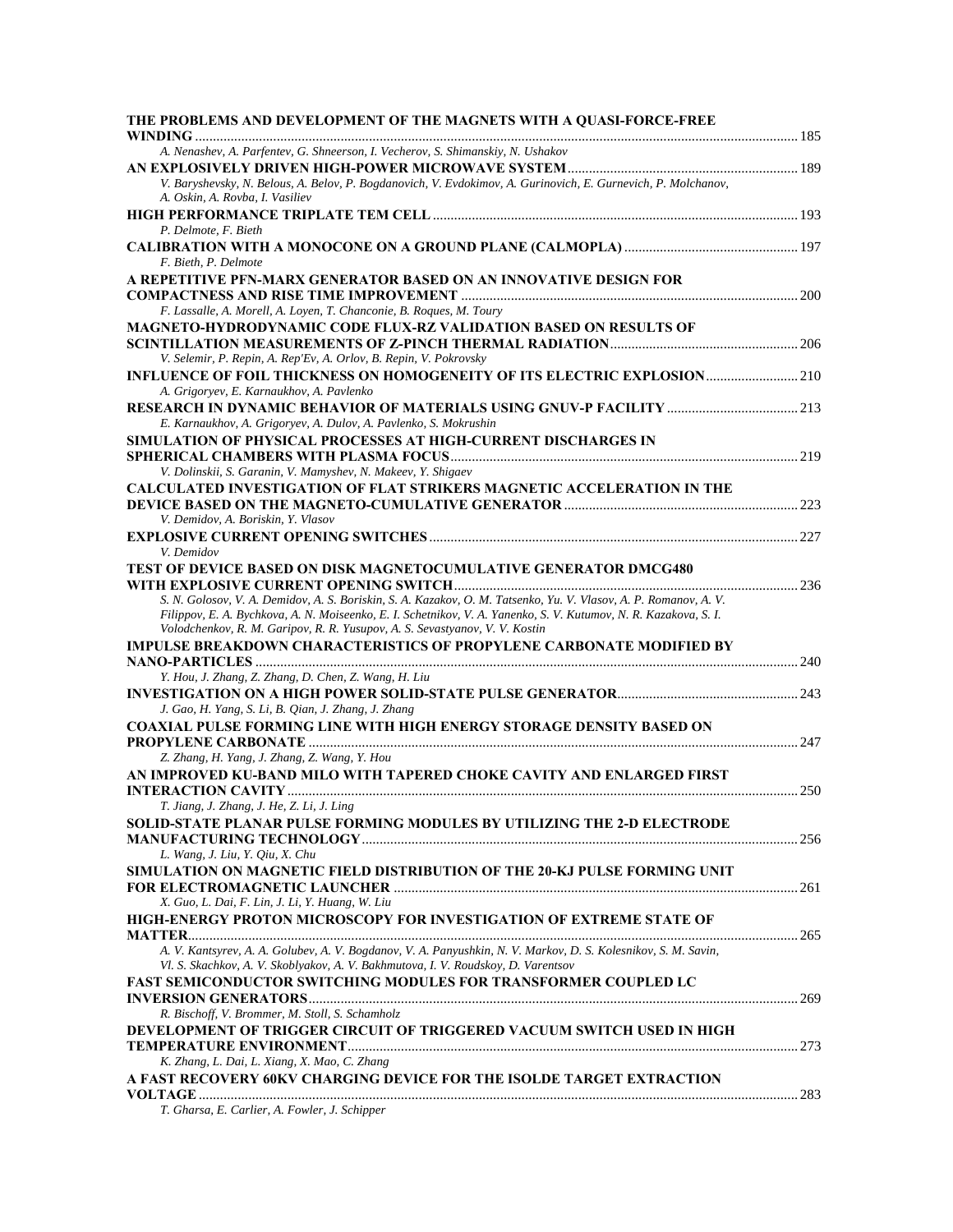| KINETIC MODELING OF SPACE CHARGE EFFECTS IN INTENSE ELECTRON BEAMS:                                                                         |     |
|---------------------------------------------------------------------------------------------------------------------------------------------|-----|
| V. Kozhevnikov, A. Kozyrev, N. Semeniuk                                                                                                     |     |
| A. Lyublinsky, A. Kardo-Sysoev, I. Smirnova                                                                                                 |     |
| <b>PULSED MHD GENERATORS FOR POWERING RAIL ELECTROMAGNETIC LAUNCHERS  295</b><br>A. Afonin, V. Butov, S. Sinyaev, V. Solonenko, G. Shvetsov |     |
|                                                                                                                                             |     |
| M. Loffler, E. Spahn, M. Wotzel                                                                                                             |     |
| INFLUENCE OF TARGET PLASMA ON FOCUSED ELECTRON BEAM IN MULTIPLE-PULSE                                                                       |     |
|                                                                                                                                             |     |
| D. Skovorodin, Y. Trunev, V. Danilov, V. Kurkuchekov, A. Kuzmenko, S. Khrenkov, E. Li, P. Kolesnikov, A.<br>Akhmetov, A. Kaplunov           |     |
| RESULTS FROM COMPRESSION OF MAGNETIZED PLASMA USING IMPLODING SOLID                                                                         |     |
|                                                                                                                                             |     |
| J. Degnan, C. Grabowski, M. Domonkos, E. Ruden, D. Amdahl, G. Wurden, T. Weber, M. Frese, S. Frese                                          |     |
| ANALYSIS OF A GYROMAGNETIC NONLINEAR TRANSMISSION LINE BASED ON                                                                             |     |
| F. Yamasaki, J. Rossi, J. Barroso, E. Schamiloglu                                                                                           |     |
| <b>INFLUENCE OF MOCVD TECHNOLOGICAL CONDITIONS ON MAGNETORESISTANCE OF</b>                                                                  |     |
|                                                                                                                                             |     |
| N. Zurauskiene, D. Pavilonis, J. Klimantavicius, V. Stankevic, S. Kersulis, S. Balevicius, M. Skapas, R. Juskenas,                          |     |
| V. Plausinaitiene                                                                                                                           |     |
|                                                                                                                                             |     |
| J. H. Goforth, E. V. Baca, P. Dickson, T. A. Gianakon, B. B. Glover, J. A. Gunderson, E. H. Haroz, D. H. Herrera,                           |     |
| R. K. Meyer, H. Oona, P. J. Rae, C. L. Rousculp, L. J. Tabaka, R. G. Watt                                                                   |     |
| <b>MULTI-STEP ACCELERATED AGEING OF MAGNETIC FIELD SENSORS BASED ON</b>                                                                     |     |
| J. Klimantavicius, V. Rudokas, N. Zurauskiene, S. Balevicius, C. Simkevicius, S. Kersulis, V. Stankevic, R.                                 |     |
| Vasiliauskas, V. Plausinaitiene                                                                                                             |     |
|                                                                                                                                             |     |
| B. Oliver, V. Harper-Slaboszewicz, K. Struve, B. Ulmen                                                                                      |     |
| A DEVELOPMENT OF A BIPOLAR PULSE GENERATOR USING MOS-FETS BASED LTD333                                                                      |     |
| K. Kise, A. Tokuchi, W. Jiang                                                                                                               |     |
|                                                                                                                                             |     |
| Y. Sawamura, A. Tokuchi, W. Jiang, T. Sugai                                                                                                 |     |
| 50 KV SOLID-STATE SWITCH USING STATIC INDUCTION THYRISTORS FOR THE                                                                          |     |
|                                                                                                                                             |     |
| K. Tenjin, A. Tokuchi<br>DEVELOPMENT OF SIC MOS FET MARX TYPE KLYSTRON MODULATOR FOR                                                        |     |
|                                                                                                                                             |     |
| Y. Sawamura, A. Tokuchi, M. Akemoto, H. Nakajima, M. Kawamura, W. Jiang, R. Suzuki, T. Hayashi                                              |     |
| <b>2-SECTION PULSE CURRENT GENERATOR FOR CONCRETE AND ROCKS DESTRUCTION</b>                                                                 |     |
|                                                                                                                                             | 348 |
| A. Yudin, N. Voitenko, N. Kuznetsova                                                                                                        |     |
| FOUR CHANNEL GYROMAGNETIC NONLINEAR TRANSMISSION LINE HIGH POWER RF                                                                         |     |
|                                                                                                                                             |     |
| M. Ulmaskulov, K. Sharypov, S. Shunailov, V. Shpak, M. Yalandin, M. Pedos, S. Rukin, I. Romanchnko, V. Rostov,                              |     |
| V. Konev                                                                                                                                    |     |
| RELAXATION OF FERROMAGNETIC AND PARAMAGNETIC STATE OF THIN LA-SR-MNO                                                                        |     |
| S. Balevicius, S. Kersulis, M. Malisauskas, J. Klimantavicius, V. Stankevic, N. Zurauskiene, Z. Balevicius, V.                              |     |
| Plausinaitiene, K. Pozela, S. Tolvaišiene                                                                                                   |     |
| PULSED POWER SOURCE VOLTAGE FORMING METHODS FOR SIX PHASE TWO LEVEL                                                                         |     |
|                                                                                                                                             |     |
| A. Baskys, T. Lipinskis, V. Bleizgys, S. Balevicius, S. Tolvaisiene                                                                         |     |
| <b>GYROMAGNETIC RF SOURCE FOR INTERDISCIPLINARY APPLICATIONS AND ITS</b>                                                                    |     |
|                                                                                                                                             |     |
| I. V. Romanchenko, V. Yu. Konev, M. A. Bolshakov, L. P. Zharkova, A. V. Gunin And V. V. Rostov                                              |     |
| POWER DYNISTORS WITH SUBNANOSECOND SWITCHING ON TIME AND BASED ON                                                                           |     |
|                                                                                                                                             |     |
| S. V. Korotkov, A. G. Lyublinsky, Yu. V. Aristov, D. A. Korotkov                                                                            |     |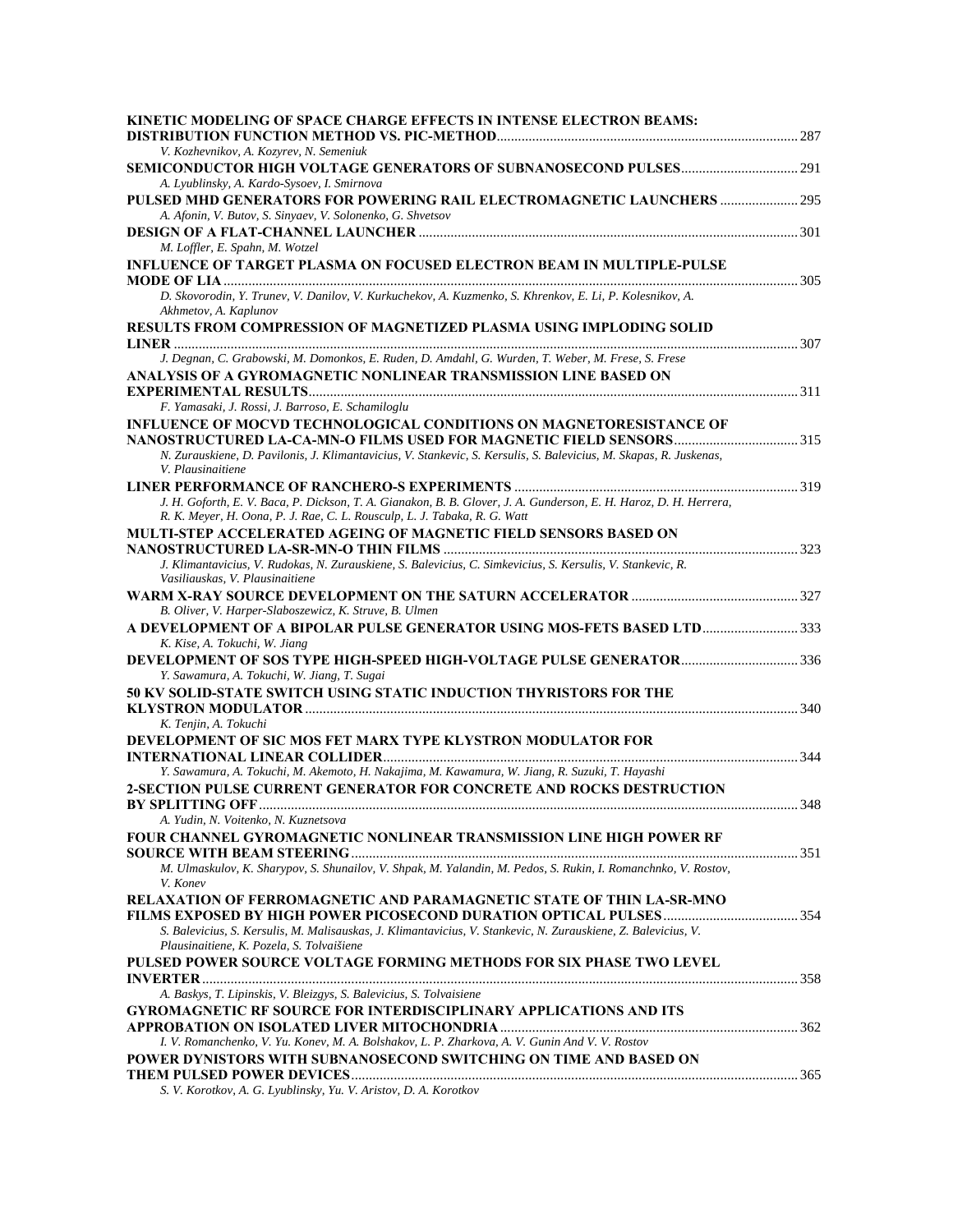| SIMULATIONS OF THE INTERACTION OF HIGH-VELOCITY CONDENSED-MATTER                                                     |  |
|----------------------------------------------------------------------------------------------------------------------|--|
|                                                                                                                      |  |
| A. Buyko, S. Garanin                                                                                                 |  |
| <b>MAGNETORESISTANCE RELAXATION ANISOTROPY OF NANOSTRUCTURED LA-SR(CA)-</b>                                          |  |
|                                                                                                                      |  |
| N. Zurauskiene, D. Pavilonis, J. Klimantavicius, S. Balevicius, V. Stankevic, V. Plausinaitiene, R. Vasiliauskas, M. |  |
| Skapas, R. Jukenas                                                                                                   |  |
| <b>EXPLODING WIRE COMPRESSION FOR EVALUATING ELECTRICAL CONDUCTIVITY IN</b>                                          |  |
|                                                                                                                      |  |
| T. Sasaki, T. Ohuchi, K. Takahashi, N. Harada, T. Kikuchi, A. Watabe, S. Sugimoto, M. Koga, S. Fujioka               |  |
|                                                                                                                      |  |
| P. Ragulis, R. Simniskis, M. Dagys, Z. Kancleris                                                                     |  |
| NUMERICAL SIMULATION OF HYBRID VIRCATOR SYSTEM WITH PHOTONIC CRYSTAL                                                 |  |
|                                                                                                                      |  |
| N. Frolov, A. Hramov, S. Kurkin, A. Koronovskii                                                                      |  |
|                                                                                                                      |  |
| M. Pinchuk, A. Bogomaz, A. Budin                                                                                     |  |
| MEASUREMENTS IN HIGH-CURRENT CHANNEL AT HIGH PRESSURE GAS BY CONTACT                                                 |  |
|                                                                                                                      |  |
| M. Pinchuk, A. Budin, A. Bogomaz, V. Leont'Ev, A. Leks, A. Pozubenkov                                                |  |
| POWER NANOSECOND RANGE SEMICONDUCTOR OPENING SWITCH BASED ON P-TYPE                                                  |  |
|                                                                                                                      |  |
| A. Lyublinsky, I. Grekhov, E. Belyakova                                                                              |  |
| RF SOLITON GENERATION IN NLTLS USING NEGATIVE INPUT PULSE OF FAST RISE                                               |  |
|                                                                                                                      |  |
| L. Neto, J. Rossi, J. Barroso, E. Schmiloglu                                                                         |  |
| STUDY ON THE PACKAGE DESIGN OF HIGH-POWER SEMICONDUCTOR SWITCHES 400                                                 |  |
| Y. Bae, S. Kim, B. Lee, S. Ahn, Y. Lee, K. Yang                                                                      |  |
| DEVELOPMENT OF BIPOLAR PULSE ACCELERATOR WITH GAS PUFF PLASMA GUN FOR                                                |  |
|                                                                                                                      |  |
| T. Honoki, K. Okajima, Y. Imai, H. Ito                                                                               |  |
|                                                                                                                      |  |
| T. Sakugawa, H. Akiyama, K. Yamashita, K. Tasaki                                                                     |  |
| A VARIABLE TRIGGER PULSE GENERATOR FOR THE TRIGGERED VACUUM SWITCH  410                                              |  |
| Y. Son, M. Kim, W. Park, B. Lee                                                                                      |  |
| <b>INVESTIGATION OF THE EFFECT OF MATERIAL IN MINIATURE LIGHTNING STRIKE</b>                                         |  |
|                                                                                                                      |  |
| F. Tanaka                                                                                                            |  |
| DEVELOPMENT OF COMPACT PULSED POWER MODULATOR FOR BIOLOGICAL                                                         |  |
|                                                                                                                      |  |
| Y. Kusaba, R. Fukumura, H. Akiyama, K. Yano, T. Sakugawa                                                             |  |
| STUDY ON ACCELERATION MECHANISM OF PARTICLES FROM FAST PLASMA FLOW                                                   |  |
|                                                                                                                      |  |
| T. Takezaki, Y. Hatakeyama, K. Takahashi, T. Sasaki, T. Kikuchi, N. Harada                                           |  |
| <b>INFLUENCE OF CAVITY STRUCTURE ON MICROWAVE PULSE EMITTED FROM AXIAL</b>                                           |  |
|                                                                                                                      |  |
| T. Nakamura, S. Shinokawa, M. Teramae, F. Niwa, H. Ito                                                               |  |
| A HIGH-POWER HIGH-EFFICIENCY KU-BAND TRANSIT-TIME OSCILLATOR WITH LOW                                                |  |
|                                                                                                                      |  |
| J. Ling, J. Zhang, J. He, C. Geng                                                                                    |  |
| PROGRESS ON THE DESIGN OF A STABILIZED LINER COMPRESSOR FOR LOW-COST                                                 |  |
|                                                                                                                      |  |
| P. Turchi, S. Frese, M. Frese                                                                                        |  |
|                                                                                                                      |  |
| P. Turchi, S. Frese, M. Frese                                                                                        |  |
|                                                                                                                      |  |
| W. Park, M. Kim, Y. Son, B. Lee                                                                                      |  |
| <b>SOLID STATE BIPOLAR MARX MODULATORS: OVERVOLTAGE TOLERANCE</b>                                                    |  |
|                                                                                                                      |  |
| H. Canacsinh, L. Redondo, J. Silva                                                                                   |  |
|                                                                                                                      |  |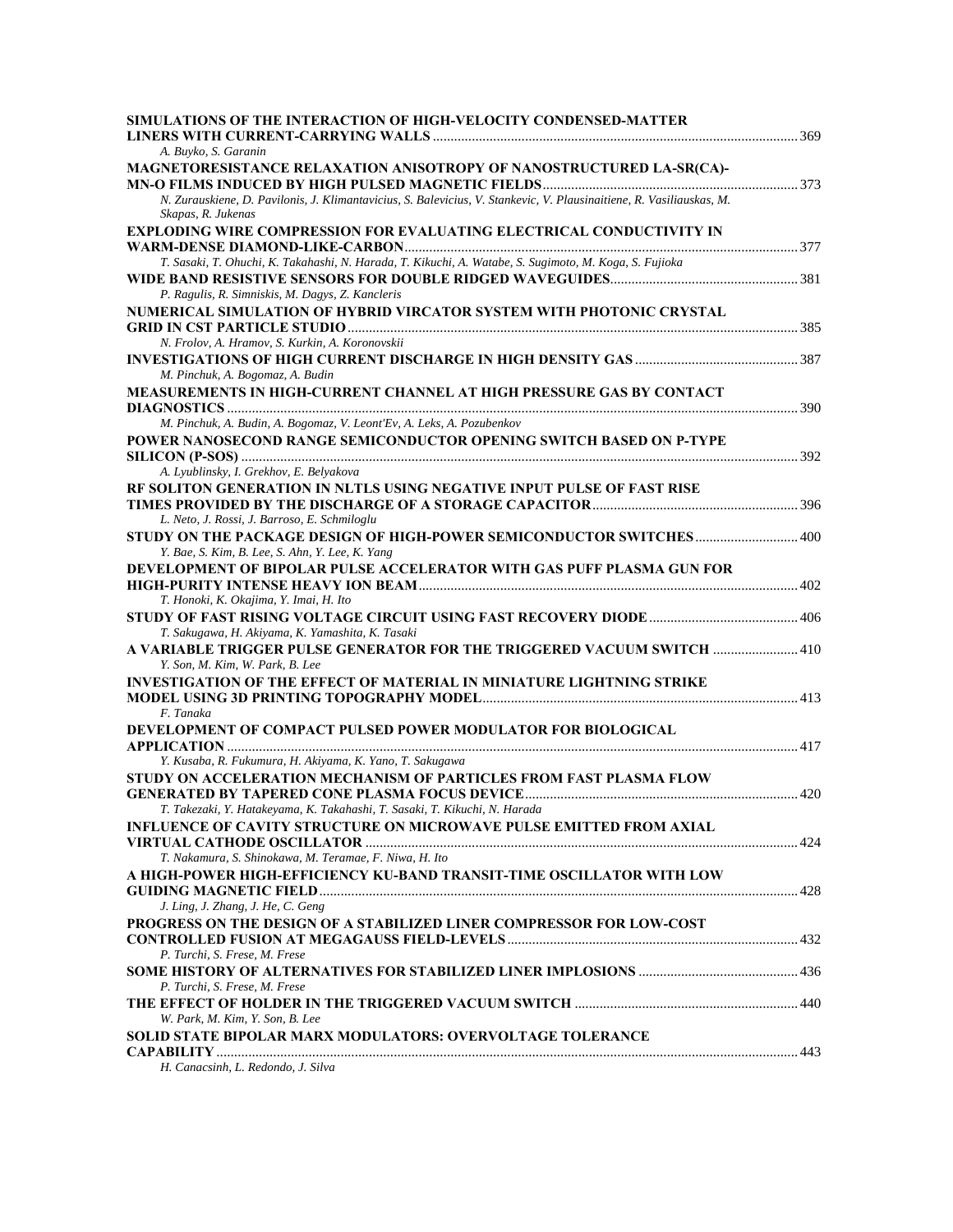| A. J. Young, A. D. White, D. P. Milhous, R. A. Anderson, R. M. Kuklo, J. J. Trueblood, A. J. Ferriera, R. D. Speer,<br>E. V. Baluyot, G. R. Mease, A. Cs. Ray, R. K. Hicks, D. B. Norton, A. D. Wiltse, C. K. Black, R. A. Richardson, J.<br>P. Lewis, M. W. Danforth, D. N. Hulsey, D. J. Gire, K. M. Hood, R. A. Bonner, P. Rae, J. Goforth, D. Herrera, E.<br>Baca, P. Dickson, J. Gunderson, B. Glover, E. Daykin, C. Perez<br><b>GENERATION OF SERIES AND SERIES TRAINS OF NANOSECOND PULSES TERAWATT</b><br>LEVEL ON INDUCTIVE STORAGES AND COMBINATION OPENING SWITCHES:<br><b>SEMICONDUCTOR OPENING SWITCH AND OPENING SWITCH BASED ON SKIN – EFFECT</b><br>O. Egorov<br>SOLID-STATE PULSED POWER SYSTEM FOR DIELECTRIC WALL ACCELERATOR 455<br>Y. Liu, L. Xia, Y. Chen, W. Wang, M. Ye, H. Zhang, C. Yang, J. Shi, L. Zhang<br><b>OPTICAL DIAGNOSIS ON BREAKDOWN CHARACTERISTICS OF PROPYLENE</b><br>H. Liu, Y. Hou, Z. Zhang, J. Zhang, Z. Wang<br>HIGH MAGNETIC FIELD-DRIVEN LINER-IMPACTORS FOR SHOCK WAVE AND WARM<br>R. Reinovsky, C. Rousculp, S. Kreher, J. Jacobs<br>RESEARCH OF ELECTRON BEAM PULSE ON DIELECTRIC DISCHARGE COLD CATHODE 467<br>R. Horie, A. Sugawara, T. Otsuki, K. Yambe, K. Ogura<br><b>CORRUGATED WAVEGUIDE MODE PURIFIER FOR TEM OUTPUT IN A DUAL-MODE</b><br>Z. Bai, J. Zhang, H. Zhong, D. Chen, D. Zhang<br>EVIDENCE OF ANODE INITIATED BREAKDOWN OF VACUUM GAPS WITH A 50-NS, 1-MV<br>R. Allen, D. Hinshelwood, J. Schumer, I. Rittersdorf, S. Jackson, P. Ottinger<br>SPECTROSCOPIC ANALYSIS AND STERILIZATION OF DBD PLASMA JET ENVELOPED BY<br>K. Minami, A. Yamamoto, M. Mori, H. Akiyama, T. Sakugawa<br>B. Hooimeijer, T. Huiskamp, A. Pemen<br>X. Zhao, C. Yuan, L. Liu, J. Gao, S. Peng<br>THE ELECTRIC VECTOR POTENTIAL FOR CALCULATING INDUCTIVE ELECTRIC<br>G. Kiuttu<br>TEST OF A PULSED CORONA DRIVEN PROCESS FOR INDUSTRIAL EMISSION CONTROL:<br>E. Heesch, F. Beckers, W. Hoeben, T. Huiskamp, A. Pemen, A. Bonkestoter<br>DIFFERENT OPERATION MODES OF CYLINDRICAL GESA IV FACILITY WITH<br>R. Fetzer, W. An, A. Weisenburger, G. Mueller<br>MAGNETIC PULSE WELDING: SOLUTIONS FOR PROCESS MONITORING WITHIN PULSED<br>J. Bellmann, E. Beyer, J. Gies, A. Tekkaya<br>MAGNETIC PULSE WELDING OF TUBES: ENSURING THE STABILITY OF THE INNER<br>J. Lueg-Althoff, S. Gies, A. Tekkaya, J. Bellmann, E. Beyer, S. Schulze<br><b>COMPUTATIONAL JUSTIFICATION OF THE COMMON VACUUM DIODE LOAD FOR</b><br>N. Zavyalov, V. Gordeev, A. Grishin, A. Mozgovoy, S. Glushkov, S. Puchagin, K. Strabykin, S. Nazarenko, V.<br>Pavlov, V. Demanov<br><b>NUCLEAR MICROPROBE APPLIED TO THE STUDY OF CORRODED METALLIC SURFACES  511</b><br>J. Cruz, V. Corregidor, J. Lopes<br>STUDY OF PHYSICAL PROCESSES AT HIGH ENERGY DENSITIES WITH THE USE OF<br>A. Ivanovskiy<br><b>PLASMA FOCUS NEUTRON SOURCE POWERED BY EXPLOSIVE MAGNETIC GENERATOR  521</b><br>V. E. Ablesimov, A. V. Andrianov, A. A. Bazanov, Yu. N. Dolin, P. V. Duday, A. Yu. Fevralev, A. M. Glybin., A. V.<br>Ivanovskiy, A. E. Kalinychev, G. V. Karpov, A. I. Krayev, S. S. Lomtev, V. N. Nudikov, N. I. Pozdov, S. M. | LLNL HIGH EXPLOSIVE PULSED POWER CAPABILITIES AND EXPERIMENTS AT THE |  |
|---------------------------------------------------------------------------------------------------------------------------------------------------------------------------------------------------------------------------------------------------------------------------------------------------------------------------------------------------------------------------------------------------------------------------------------------------------------------------------------------------------------------------------------------------------------------------------------------------------------------------------------------------------------------------------------------------------------------------------------------------------------------------------------------------------------------------------------------------------------------------------------------------------------------------------------------------------------------------------------------------------------------------------------------------------------------------------------------------------------------------------------------------------------------------------------------------------------------------------------------------------------------------------------------------------------------------------------------------------------------------------------------------------------------------------------------------------------------------------------------------------------------------------------------------------------------------------------------------------------------------------------------------------------------------------------------------------------------------------------------------------------------------------------------------------------------------------------------------------------------------------------------------------------------------------------------------------------------------------------------------------------------------------------------------------------------------------------------------------------------------------------------------------------------------------------------------------------------------------------------------------------------------------------------------------------------------------------------------------------------------------------------------------------------------------------------------------------------------------------------------------------------------------------------------------------------------------------------------------------------------------------------------------------------------------------------------------------------------------------------------------------------------------------------------------------------------------------------------------------------------------------------------------------------------------------------------------------------------------------------------------------------------------------------------------------------------------------------------------------------------------------|----------------------------------------------------------------------|--|
|                                                                                                                                                                                                                                                                                                                                                                                                                                                                                                                                                                                                                                                                                                                                                                                                                                                                                                                                                                                                                                                                                                                                                                                                                                                                                                                                                                                                                                                                                                                                                                                                                                                                                                                                                                                                                                                                                                                                                                                                                                                                                                                                                                                                                                                                                                                                                                                                                                                                                                                                                                                                                                                                                                                                                                                                                                                                                                                                                                                                                                                                                                                                       |                                                                      |  |
|                                                                                                                                                                                                                                                                                                                                                                                                                                                                                                                                                                                                                                                                                                                                                                                                                                                                                                                                                                                                                                                                                                                                                                                                                                                                                                                                                                                                                                                                                                                                                                                                                                                                                                                                                                                                                                                                                                                                                                                                                                                                                                                                                                                                                                                                                                                                                                                                                                                                                                                                                                                                                                                                                                                                                                                                                                                                                                                                                                                                                                                                                                                                       |                                                                      |  |
|                                                                                                                                                                                                                                                                                                                                                                                                                                                                                                                                                                                                                                                                                                                                                                                                                                                                                                                                                                                                                                                                                                                                                                                                                                                                                                                                                                                                                                                                                                                                                                                                                                                                                                                                                                                                                                                                                                                                                                                                                                                                                                                                                                                                                                                                                                                                                                                                                                                                                                                                                                                                                                                                                                                                                                                                                                                                                                                                                                                                                                                                                                                                       |                                                                      |  |
|                                                                                                                                                                                                                                                                                                                                                                                                                                                                                                                                                                                                                                                                                                                                                                                                                                                                                                                                                                                                                                                                                                                                                                                                                                                                                                                                                                                                                                                                                                                                                                                                                                                                                                                                                                                                                                                                                                                                                                                                                                                                                                                                                                                                                                                                                                                                                                                                                                                                                                                                                                                                                                                                                                                                                                                                                                                                                                                                                                                                                                                                                                                                       |                                                                      |  |
|                                                                                                                                                                                                                                                                                                                                                                                                                                                                                                                                                                                                                                                                                                                                                                                                                                                                                                                                                                                                                                                                                                                                                                                                                                                                                                                                                                                                                                                                                                                                                                                                                                                                                                                                                                                                                                                                                                                                                                                                                                                                                                                                                                                                                                                                                                                                                                                                                                                                                                                                                                                                                                                                                                                                                                                                                                                                                                                                                                                                                                                                                                                                       |                                                                      |  |
|                                                                                                                                                                                                                                                                                                                                                                                                                                                                                                                                                                                                                                                                                                                                                                                                                                                                                                                                                                                                                                                                                                                                                                                                                                                                                                                                                                                                                                                                                                                                                                                                                                                                                                                                                                                                                                                                                                                                                                                                                                                                                                                                                                                                                                                                                                                                                                                                                                                                                                                                                                                                                                                                                                                                                                                                                                                                                                                                                                                                                                                                                                                                       |                                                                      |  |
|                                                                                                                                                                                                                                                                                                                                                                                                                                                                                                                                                                                                                                                                                                                                                                                                                                                                                                                                                                                                                                                                                                                                                                                                                                                                                                                                                                                                                                                                                                                                                                                                                                                                                                                                                                                                                                                                                                                                                                                                                                                                                                                                                                                                                                                                                                                                                                                                                                                                                                                                                                                                                                                                                                                                                                                                                                                                                                                                                                                                                                                                                                                                       |                                                                      |  |
|                                                                                                                                                                                                                                                                                                                                                                                                                                                                                                                                                                                                                                                                                                                                                                                                                                                                                                                                                                                                                                                                                                                                                                                                                                                                                                                                                                                                                                                                                                                                                                                                                                                                                                                                                                                                                                                                                                                                                                                                                                                                                                                                                                                                                                                                                                                                                                                                                                                                                                                                                                                                                                                                                                                                                                                                                                                                                                                                                                                                                                                                                                                                       |                                                                      |  |
|                                                                                                                                                                                                                                                                                                                                                                                                                                                                                                                                                                                                                                                                                                                                                                                                                                                                                                                                                                                                                                                                                                                                                                                                                                                                                                                                                                                                                                                                                                                                                                                                                                                                                                                                                                                                                                                                                                                                                                                                                                                                                                                                                                                                                                                                                                                                                                                                                                                                                                                                                                                                                                                                                                                                                                                                                                                                                                                                                                                                                                                                                                                                       |                                                                      |  |
|                                                                                                                                                                                                                                                                                                                                                                                                                                                                                                                                                                                                                                                                                                                                                                                                                                                                                                                                                                                                                                                                                                                                                                                                                                                                                                                                                                                                                                                                                                                                                                                                                                                                                                                                                                                                                                                                                                                                                                                                                                                                                                                                                                                                                                                                                                                                                                                                                                                                                                                                                                                                                                                                                                                                                                                                                                                                                                                                                                                                                                                                                                                                       |                                                                      |  |
|                                                                                                                                                                                                                                                                                                                                                                                                                                                                                                                                                                                                                                                                                                                                                                                                                                                                                                                                                                                                                                                                                                                                                                                                                                                                                                                                                                                                                                                                                                                                                                                                                                                                                                                                                                                                                                                                                                                                                                                                                                                                                                                                                                                                                                                                                                                                                                                                                                                                                                                                                                                                                                                                                                                                                                                                                                                                                                                                                                                                                                                                                                                                       |                                                                      |  |
|                                                                                                                                                                                                                                                                                                                                                                                                                                                                                                                                                                                                                                                                                                                                                                                                                                                                                                                                                                                                                                                                                                                                                                                                                                                                                                                                                                                                                                                                                                                                                                                                                                                                                                                                                                                                                                                                                                                                                                                                                                                                                                                                                                                                                                                                                                                                                                                                                                                                                                                                                                                                                                                                                                                                                                                                                                                                                                                                                                                                                                                                                                                                       |                                                                      |  |
|                                                                                                                                                                                                                                                                                                                                                                                                                                                                                                                                                                                                                                                                                                                                                                                                                                                                                                                                                                                                                                                                                                                                                                                                                                                                                                                                                                                                                                                                                                                                                                                                                                                                                                                                                                                                                                                                                                                                                                                                                                                                                                                                                                                                                                                                                                                                                                                                                                                                                                                                                                                                                                                                                                                                                                                                                                                                                                                                                                                                                                                                                                                                       |                                                                      |  |
|                                                                                                                                                                                                                                                                                                                                                                                                                                                                                                                                                                                                                                                                                                                                                                                                                                                                                                                                                                                                                                                                                                                                                                                                                                                                                                                                                                                                                                                                                                                                                                                                                                                                                                                                                                                                                                                                                                                                                                                                                                                                                                                                                                                                                                                                                                                                                                                                                                                                                                                                                                                                                                                                                                                                                                                                                                                                                                                                                                                                                                                                                                                                       |                                                                      |  |
|                                                                                                                                                                                                                                                                                                                                                                                                                                                                                                                                                                                                                                                                                                                                                                                                                                                                                                                                                                                                                                                                                                                                                                                                                                                                                                                                                                                                                                                                                                                                                                                                                                                                                                                                                                                                                                                                                                                                                                                                                                                                                                                                                                                                                                                                                                                                                                                                                                                                                                                                                                                                                                                                                                                                                                                                                                                                                                                                                                                                                                                                                                                                       |                                                                      |  |
|                                                                                                                                                                                                                                                                                                                                                                                                                                                                                                                                                                                                                                                                                                                                                                                                                                                                                                                                                                                                                                                                                                                                                                                                                                                                                                                                                                                                                                                                                                                                                                                                                                                                                                                                                                                                                                                                                                                                                                                                                                                                                                                                                                                                                                                                                                                                                                                                                                                                                                                                                                                                                                                                                                                                                                                                                                                                                                                                                                                                                                                                                                                                       |                                                                      |  |
|                                                                                                                                                                                                                                                                                                                                                                                                                                                                                                                                                                                                                                                                                                                                                                                                                                                                                                                                                                                                                                                                                                                                                                                                                                                                                                                                                                                                                                                                                                                                                                                                                                                                                                                                                                                                                                                                                                                                                                                                                                                                                                                                                                                                                                                                                                                                                                                                                                                                                                                                                                                                                                                                                                                                                                                                                                                                                                                                                                                                                                                                                                                                       |                                                                      |  |
|                                                                                                                                                                                                                                                                                                                                                                                                                                                                                                                                                                                                                                                                                                                                                                                                                                                                                                                                                                                                                                                                                                                                                                                                                                                                                                                                                                                                                                                                                                                                                                                                                                                                                                                                                                                                                                                                                                                                                                                                                                                                                                                                                                                                                                                                                                                                                                                                                                                                                                                                                                                                                                                                                                                                                                                                                                                                                                                                                                                                                                                                                                                                       |                                                                      |  |
|                                                                                                                                                                                                                                                                                                                                                                                                                                                                                                                                                                                                                                                                                                                                                                                                                                                                                                                                                                                                                                                                                                                                                                                                                                                                                                                                                                                                                                                                                                                                                                                                                                                                                                                                                                                                                                                                                                                                                                                                                                                                                                                                                                                                                                                                                                                                                                                                                                                                                                                                                                                                                                                                                                                                                                                                                                                                                                                                                                                                                                                                                                                                       |                                                                      |  |
|                                                                                                                                                                                                                                                                                                                                                                                                                                                                                                                                                                                                                                                                                                                                                                                                                                                                                                                                                                                                                                                                                                                                                                                                                                                                                                                                                                                                                                                                                                                                                                                                                                                                                                                                                                                                                                                                                                                                                                                                                                                                                                                                                                                                                                                                                                                                                                                                                                                                                                                                                                                                                                                                                                                                                                                                                                                                                                                                                                                                                                                                                                                                       |                                                                      |  |
|                                                                                                                                                                                                                                                                                                                                                                                                                                                                                                                                                                                                                                                                                                                                                                                                                                                                                                                                                                                                                                                                                                                                                                                                                                                                                                                                                                                                                                                                                                                                                                                                                                                                                                                                                                                                                                                                                                                                                                                                                                                                                                                                                                                                                                                                                                                                                                                                                                                                                                                                                                                                                                                                                                                                                                                                                                                                                                                                                                                                                                                                                                                                       |                                                                      |  |
|                                                                                                                                                                                                                                                                                                                                                                                                                                                                                                                                                                                                                                                                                                                                                                                                                                                                                                                                                                                                                                                                                                                                                                                                                                                                                                                                                                                                                                                                                                                                                                                                                                                                                                                                                                                                                                                                                                                                                                                                                                                                                                                                                                                                                                                                                                                                                                                                                                                                                                                                                                                                                                                                                                                                                                                                                                                                                                                                                                                                                                                                                                                                       |                                                                      |  |
|                                                                                                                                                                                                                                                                                                                                                                                                                                                                                                                                                                                                                                                                                                                                                                                                                                                                                                                                                                                                                                                                                                                                                                                                                                                                                                                                                                                                                                                                                                                                                                                                                                                                                                                                                                                                                                                                                                                                                                                                                                                                                                                                                                                                                                                                                                                                                                                                                                                                                                                                                                                                                                                                                                                                                                                                                                                                                                                                                                                                                                                                                                                                       |                                                                      |  |
|                                                                                                                                                                                                                                                                                                                                                                                                                                                                                                                                                                                                                                                                                                                                                                                                                                                                                                                                                                                                                                                                                                                                                                                                                                                                                                                                                                                                                                                                                                                                                                                                                                                                                                                                                                                                                                                                                                                                                                                                                                                                                                                                                                                                                                                                                                                                                                                                                                                                                                                                                                                                                                                                                                                                                                                                                                                                                                                                                                                                                                                                                                                                       |                                                                      |  |
|                                                                                                                                                                                                                                                                                                                                                                                                                                                                                                                                                                                                                                                                                                                                                                                                                                                                                                                                                                                                                                                                                                                                                                                                                                                                                                                                                                                                                                                                                                                                                                                                                                                                                                                                                                                                                                                                                                                                                                                                                                                                                                                                                                                                                                                                                                                                                                                                                                                                                                                                                                                                                                                                                                                                                                                                                                                                                                                                                                                                                                                                                                                                       |                                                                      |  |
|                                                                                                                                                                                                                                                                                                                                                                                                                                                                                                                                                                                                                                                                                                                                                                                                                                                                                                                                                                                                                                                                                                                                                                                                                                                                                                                                                                                                                                                                                                                                                                                                                                                                                                                                                                                                                                                                                                                                                                                                                                                                                                                                                                                                                                                                                                                                                                                                                                                                                                                                                                                                                                                                                                                                                                                                                                                                                                                                                                                                                                                                                                                                       |                                                                      |  |
|                                                                                                                                                                                                                                                                                                                                                                                                                                                                                                                                                                                                                                                                                                                                                                                                                                                                                                                                                                                                                                                                                                                                                                                                                                                                                                                                                                                                                                                                                                                                                                                                                                                                                                                                                                                                                                                                                                                                                                                                                                                                                                                                                                                                                                                                                                                                                                                                                                                                                                                                                                                                                                                                                                                                                                                                                                                                                                                                                                                                                                                                                                                                       |                                                                      |  |
|                                                                                                                                                                                                                                                                                                                                                                                                                                                                                                                                                                                                                                                                                                                                                                                                                                                                                                                                                                                                                                                                                                                                                                                                                                                                                                                                                                                                                                                                                                                                                                                                                                                                                                                                                                                                                                                                                                                                                                                                                                                                                                                                                                                                                                                                                                                                                                                                                                                                                                                                                                                                                                                                                                                                                                                                                                                                                                                                                                                                                                                                                                                                       |                                                                      |  |
|                                                                                                                                                                                                                                                                                                                                                                                                                                                                                                                                                                                                                                                                                                                                                                                                                                                                                                                                                                                                                                                                                                                                                                                                                                                                                                                                                                                                                                                                                                                                                                                                                                                                                                                                                                                                                                                                                                                                                                                                                                                                                                                                                                                                                                                                                                                                                                                                                                                                                                                                                                                                                                                                                                                                                                                                                                                                                                                                                                                                                                                                                                                                       |                                                                      |  |
|                                                                                                                                                                                                                                                                                                                                                                                                                                                                                                                                                                                                                                                                                                                                                                                                                                                                                                                                                                                                                                                                                                                                                                                                                                                                                                                                                                                                                                                                                                                                                                                                                                                                                                                                                                                                                                                                                                                                                                                                                                                                                                                                                                                                                                                                                                                                                                                                                                                                                                                                                                                                                                                                                                                                                                                                                                                                                                                                                                                                                                                                                                                                       |                                                                      |  |
|                                                                                                                                                                                                                                                                                                                                                                                                                                                                                                                                                                                                                                                                                                                                                                                                                                                                                                                                                                                                                                                                                                                                                                                                                                                                                                                                                                                                                                                                                                                                                                                                                                                                                                                                                                                                                                                                                                                                                                                                                                                                                                                                                                                                                                                                                                                                                                                                                                                                                                                                                                                                                                                                                                                                                                                                                                                                                                                                                                                                                                                                                                                                       |                                                                      |  |

*Polyushko, A. F. Rybakov, A. N. Turov, A. A. Zimenkov*